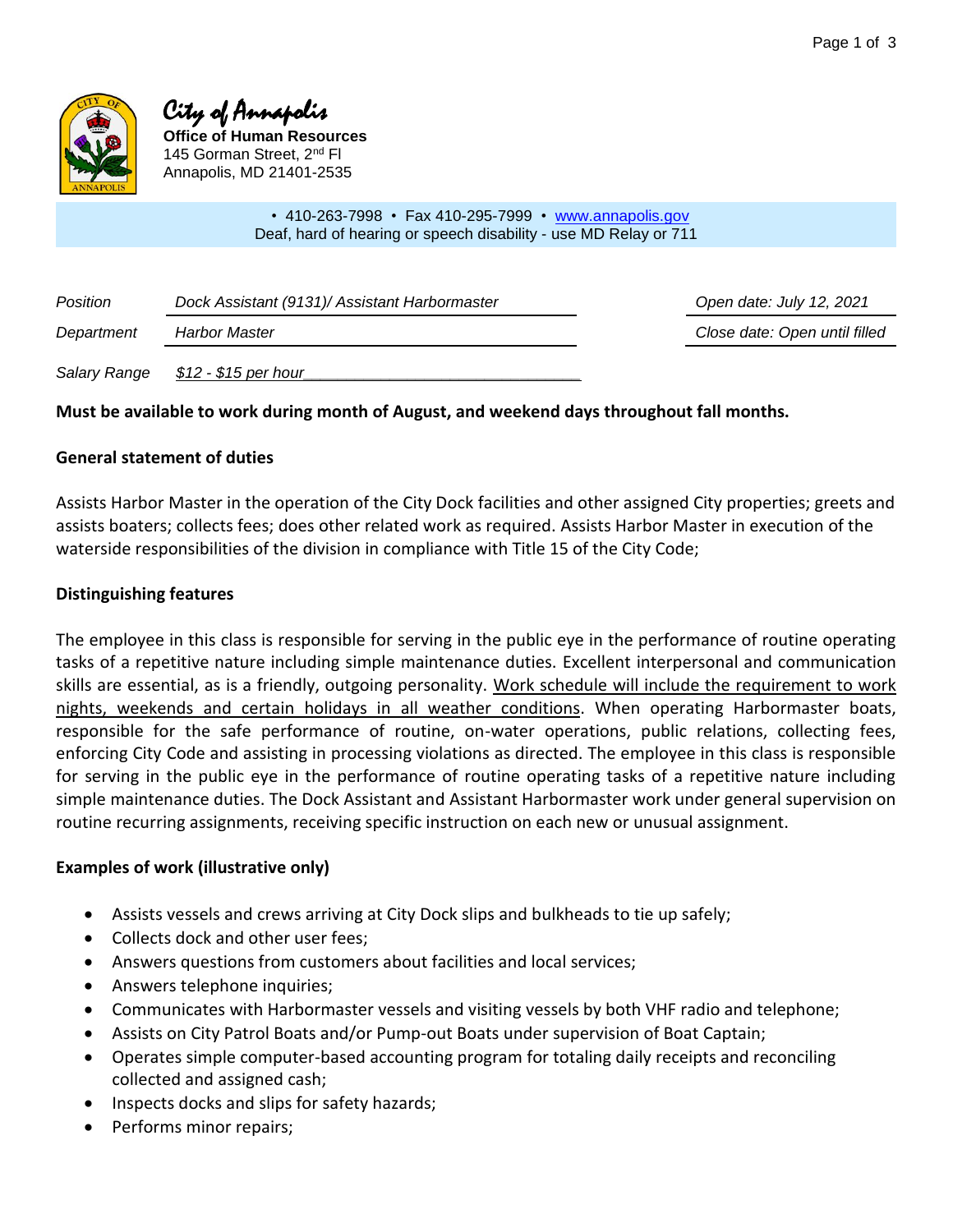- Delivers packages and messages;
- Helps to maintain clean facilities and premises;
- Performs other duties as directed and instructed by various Supervisors.
- Operates Patrol Boat(s) to obtain revenues for the City in the form of daily fees for public moorings use, and maintains a daily log of vessels utilizing public moorings for record;
- Operates Pump-out Boat(s) to State and local operational standards, and provides efficient and sanitary removal of effluent from vessel holding tanks as requested;
- Provides excellent customer service to residents and visitors in the performance of all duties;
- Daily inspections by boat through City waters, and the clearing of no anchoring zones, if necessary;
- Assists in the training of part-time employees, as requested/directed;
- Maintains an updated daily log of city boats and activities;
- Maintains and updates a daily log of all vessels anchored in City waters;
- Maintains and updates a log of all City-approved private mooring balls;
- Maintains and coordinates communication between the offices, Patrol Boats, Pump-out Boat, incoming vessels and employees with VHF marine band radio, public safety radios and telephones;
- Answers questions from customers and local boaters about facilities and local services;
- Answers questions concerning Harbor Master activities and procedures;

# **Required knowledge, skills and abilities**

# Required to have a valid Drivers license and Boaters Safety Certificate

Ability to understand and follow simple oral and written directions; thoroughness; persistence; dependability; good physical condition; ability to calculate fees; ability to calculate rentable time intervals; ability to keep records and accurately handle money; ability to identify potential problems with the public and to deal pleasantly, quickly, and tactfully with the public in a variety of circumstances; ability to read manuals and directions, and to write log entries, receipts, and narrative reports if requested; ability to give directions; ability to walk the docks, and to see and recognize identifying characteristics of persons and boats; ability to work days, evenings and nights during the hours of darkness, weekends and holidays; ability to keep records and make reports. Excellent interpersonal and communication skills are essential.

## **Acceptable experience and training**

Some job-related experience and completion of at least Tenth Grade in a standard high school curriculum. Boat operating experience is highly desirable. Consent to chemical substance screening consistent with mandated Federal, State and City guidelines and programs, to include random tests for the detection of drug or alcohol use.

For Assistant Harbormaster: U.S. Coast Guard License is preferred. Candidates without a USCG license may demonstrate knowledge, ability and proficiency through a combination of documented experience, education, training and examinations including any combination of. Some job-related experience at the level of Deputy Harbor/Marine Police, Navy or Coast Guard or equivalent. Completion of two (2) years of college courses; or any equivalent combination of experience and training which provides the required knowledge, skills and abilities; completed courses in CPR, Water Safety and Coast Guard courses in Rules of the Road and Seamanship or equivalent of experience and training.